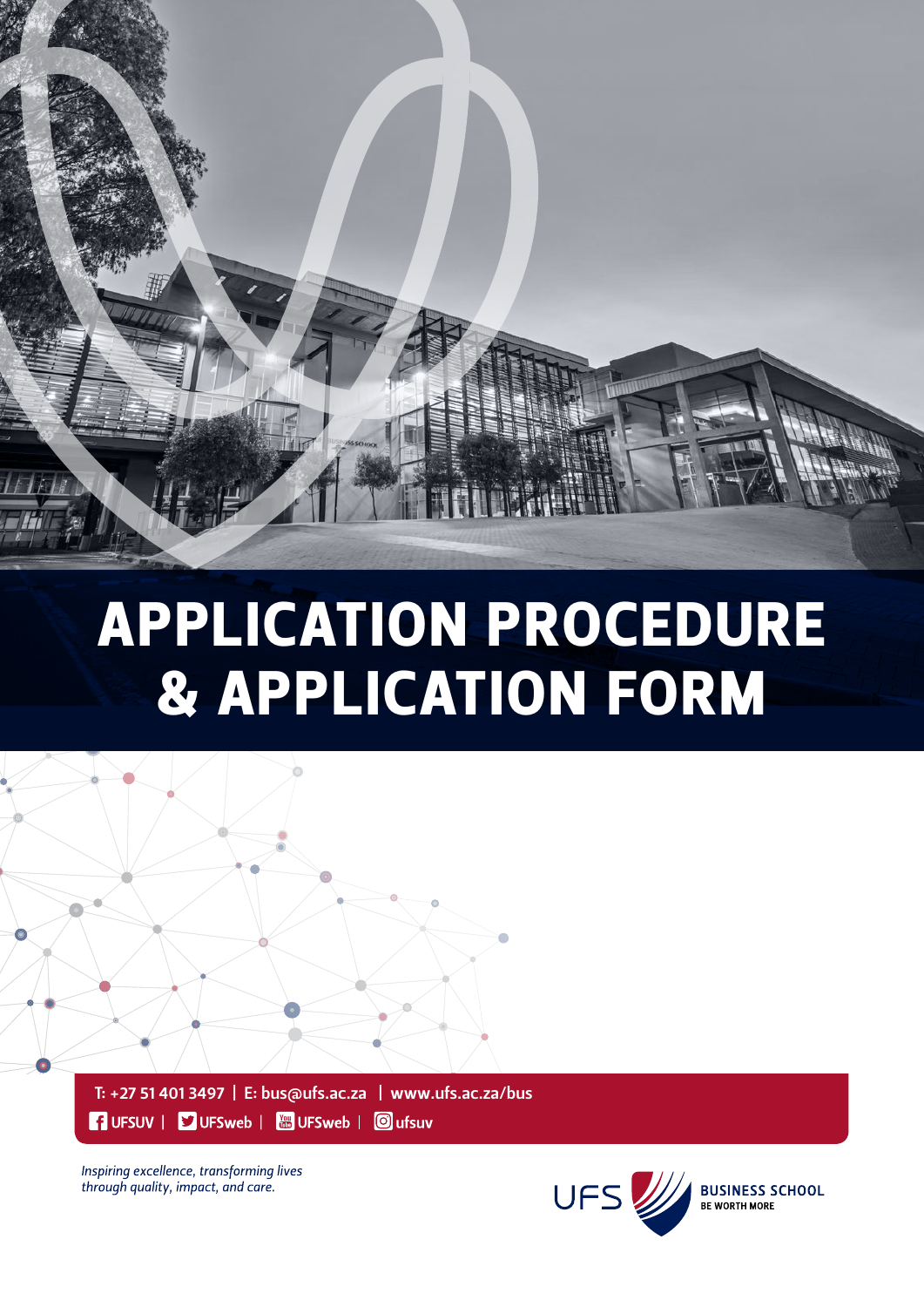



## Application procedure

#### *For all programmes, the following documents must be submitted*

Certified copies of:

- § Identity / Passport document
- § SAQA verification foreign qualifications

All foreign qualifications must be verified by SAQA and it is the responsibility of the applicant to take care of this process.

Visit SAQA at www://www.saqa.org.za. Kindly note that this may take several weeks. Therefore, do apply for verification as soon as possible. Students will not be allowed to register without the verification certificate

#### *Additional documents to submit for specific programmes*

#### *Higher Certificate in Management Development (HCert)*

- 1. Completed recommendation form signed by your employer (The form is available on page 21 in this brochure), and
- 2. Certified copies of:
- § A National Senior Certificate / Grade 12 results
- § Identity / Passport document

#### *Bachelor of Management Leadership (BML)*

- 1. Completed recommendation form signed by your employer (The form is available on page 21 in this brochure), and
- 2. Proof of payment of selection fees, and
- 3. Certified copies of:
- § A National Senior Certificate / Grade 12 results, or
- § Certificate of Highest School qualification obtained, with the particular school's stamp
- All other qualification certificates obtained at any other institution.
- Identity / Passport document

#### *Postgraduate Diploma in Business Administration (PGDip)*

- 1. Completed recommendation form signed by your employer (The form is available on page 21 in this brochure), and
- 2. Proof of payment of selection fees, and
- 3. Certified copies of:
- § Bachelor's degree, and
- § Bachelor's degree study record
- § Identity / Passport document

#### *Master of Business Administration (MBA)*

- 1. Completed recommendation form signed by your employer (The form is available on page 21 in this brochure), and
- 1. Proof of payment of selection fees, and
- 2. Certified copies of:
- § A four-year, applicable Bachelor's degree
- § An applicable Honours degree
- § A Postgraduate Diploma in Business Administration
- § Study records for both the Bachelor's degree and the Postgraduate Diploma in Business Administration
- § Identity / Passport document

#### *Philosophiae Doctoral in Business Administration (PhD)*

- 1. Proof of payment of selection fees, and
- 2. Certified copies of:
- § A Bachelor's degree or equivalent certificate NQF Level 7 qualification
- An MBA or equivalent Master's degree
- § Study records for both the Bachelor's and Master's degrees
- § Identity / Passport document

#### *Simultaneous registration at this and / or another higher education institution*

The permission of the Director of the UFS Business School is required for simultaneous registration for more than one qualification at the University of the Free State, or simultaneous registration at this University and another higher education institution.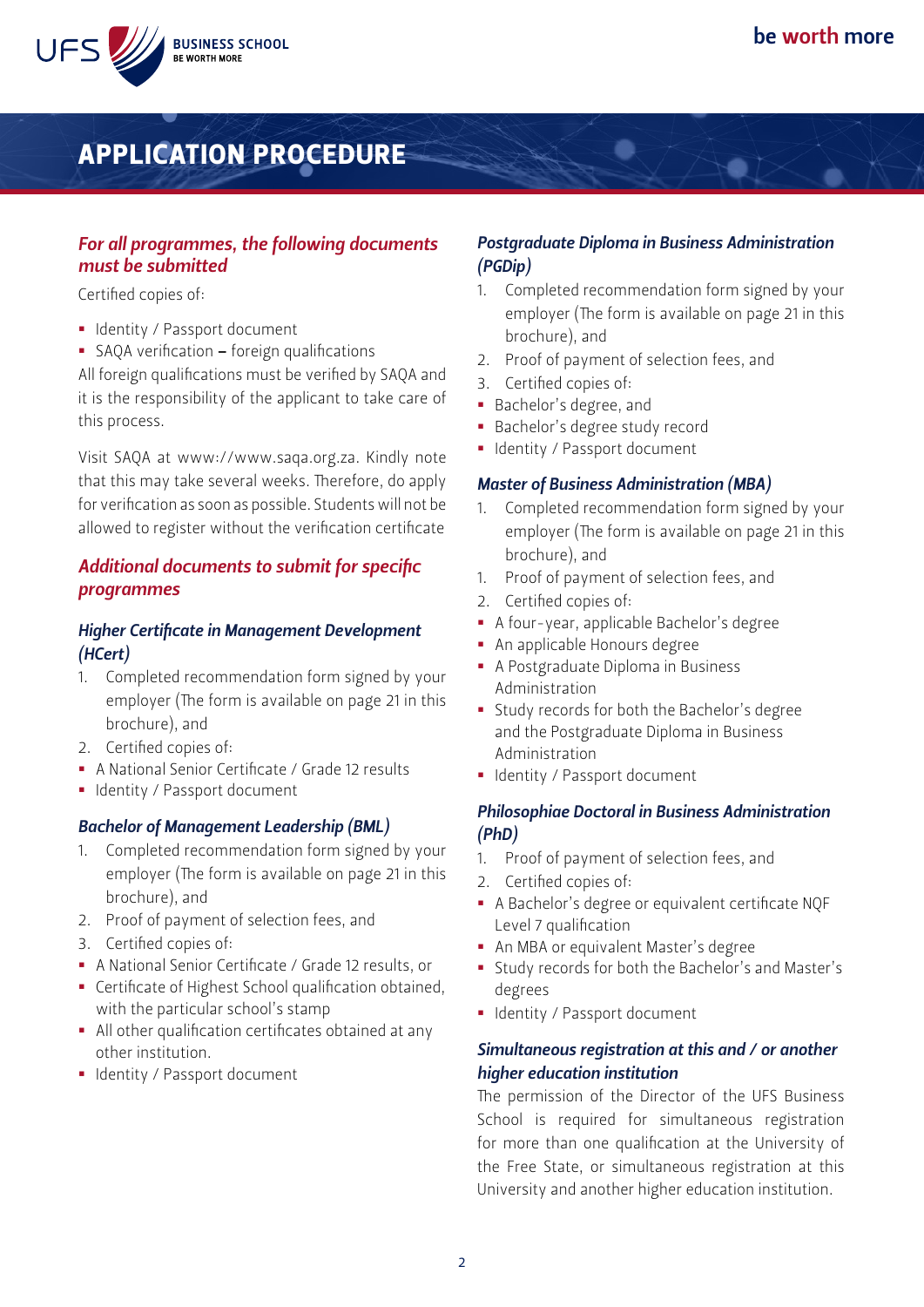

#### *Selection fees / Banking details*

The UFS Business School's banking details as well as the applicable selection fees payable per programme are available at www.ufs.ac.za/bus or contact the relevant programme coordinator.

Kindly note that once your application has been processed, further information regarding selection test dates will be communicated to you directly from the UFS Business School.

Admission to the UFS Business School is subject to the condition that the applicant comply with the admission requirements of the University of the Free State as well as the admission requirements of the UFS Business School.

Should you have any enquiries, kindly direct them to the relevant staff member, as stipulated in the UFS Business School brochure.

*Disclaimer:The University of the Free State reserves the right, in its sole and absolute discretion, to withdraw your application to the University, should the attached results, documentation and/ or information requested in terms of this form, be found to be erroneous or fraudulent.*

# *Please note that the following programmes presented by the UFS Business School are subject to a selection process:* § Bachelor of Management Leadership (BML) § Postgraduate Diploma in Business Administration (PGDip) § Master of Business Administration (MBA)

§ Philosophiae Doctoral in Business Administration (PhD) business practices, sustainability and resilience.

#### CONTACT DETAILS

| <b>Higher Certificate in Management</b><br><b>Development</b>     | Mrs Jo'Anni Deacon  | deaconmi@ufs.ac.za  | +27 51 401 7301 |
|-------------------------------------------------------------------|---------------------|---------------------|-----------------|
| <b>Bachelor of Management Leadership</b>                          | Mr Thapelo Ntsiu    | ntsiuttr@ufs.ac.za  | +27 51 401 9569 |
| <b>Postgraduate Diploma in Business</b><br><b>Administration</b>  | Mrs Annareth Spamer | spamera@ufs.ac.za   | +27 51 401 3755 |
| <b>Master of Business Administration</b>                          | Mrs Tshidi Ramabusa | ramabusaj@ufs.ac.za | +27 51 401 7939 |
| <b>Philosophiae Doctoral in Business</b><br><b>Administration</b> | Ms Evodia Tau       | taume1@ufs.ac.za    | +27 51 401 3558 |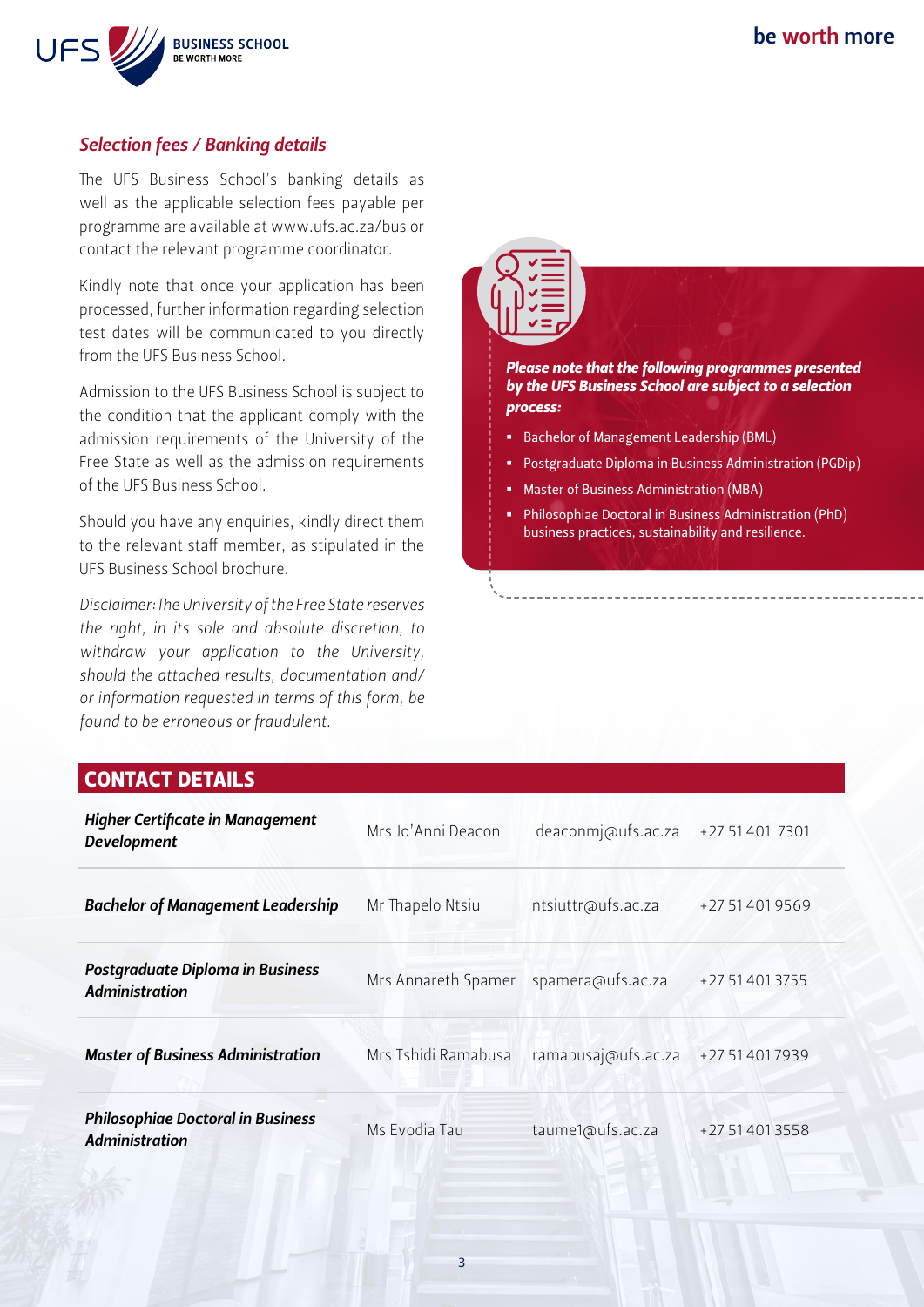

# Application form

| Indicate choice of application with a $\checkmark$ |                                         |                                     |                                      |                                   |  |
|----------------------------------------------------|-----------------------------------------|-------------------------------------|--------------------------------------|-----------------------------------|--|
| Higher Certificate<br>in Management<br>Development | Bachelor of<br>Management<br>Leadership | PGDip in Business<br>Administration | Master of Business<br>Administration | PhD in Business<br>Administration |  |
| Work experience                                    | Years                                   |                                     | Months                               |                                   |  |
| Where did you hear about<br>the programme?         |                                         |                                     |                                      |                                   |  |

Type on form or complete in block letters and black ink

#### 1.1 Biographical information

| Title:                                   |         | ID number if South African: |       |           |                          |
|------------------------------------------|---------|-----------------------------|-------|-----------|--------------------------|
| Full name:                               |         |                             |       |           |                          |
| Middle name:                             |         |                             |       |           |                          |
| Preferred name:                          |         |                             |       |           |                          |
| Surname:                                 |         |                             |       |           |                          |
| Gender:                                  | Male    | Female                      |       |           |                          |
| Marital status                           | Single  | Married<br>Other            |       |           |                          |
| Date of birth:                           |         |                             |       |           |                          |
| Ethnicity:                               | African | Coloured<br>Asian           | White | Other     |                          |
| 1.2 Home language                        |         |                             |       |           |                          |
| Afrikaans                                |         | Sepedi                      |       | Tshivenda |                          |
| English                                  |         | Sesotho                     |       | Xitsonga  |                          |
| isiNdebele                               |         | Setswana                    |       | Other     |                          |
| isiXhosa                                 |         | siSwati                     |       |           |                          |
| isiZulu                                  |         | South African Sign Language |       |           |                          |
| 1.3 Contact details in case of emergency |         |                             |       |           |                          |
| Title:                                   |         | Contact number:             |       |           | Example: +27 72 123 4567 |
| Name/s:                                  |         |                             |       |           |                          |
| Surname:                                 |         |                             |       |           |                          |
| Relationship:                            |         |                             |       |           |                          |
| Email                                    |         |                             |       |           |                          |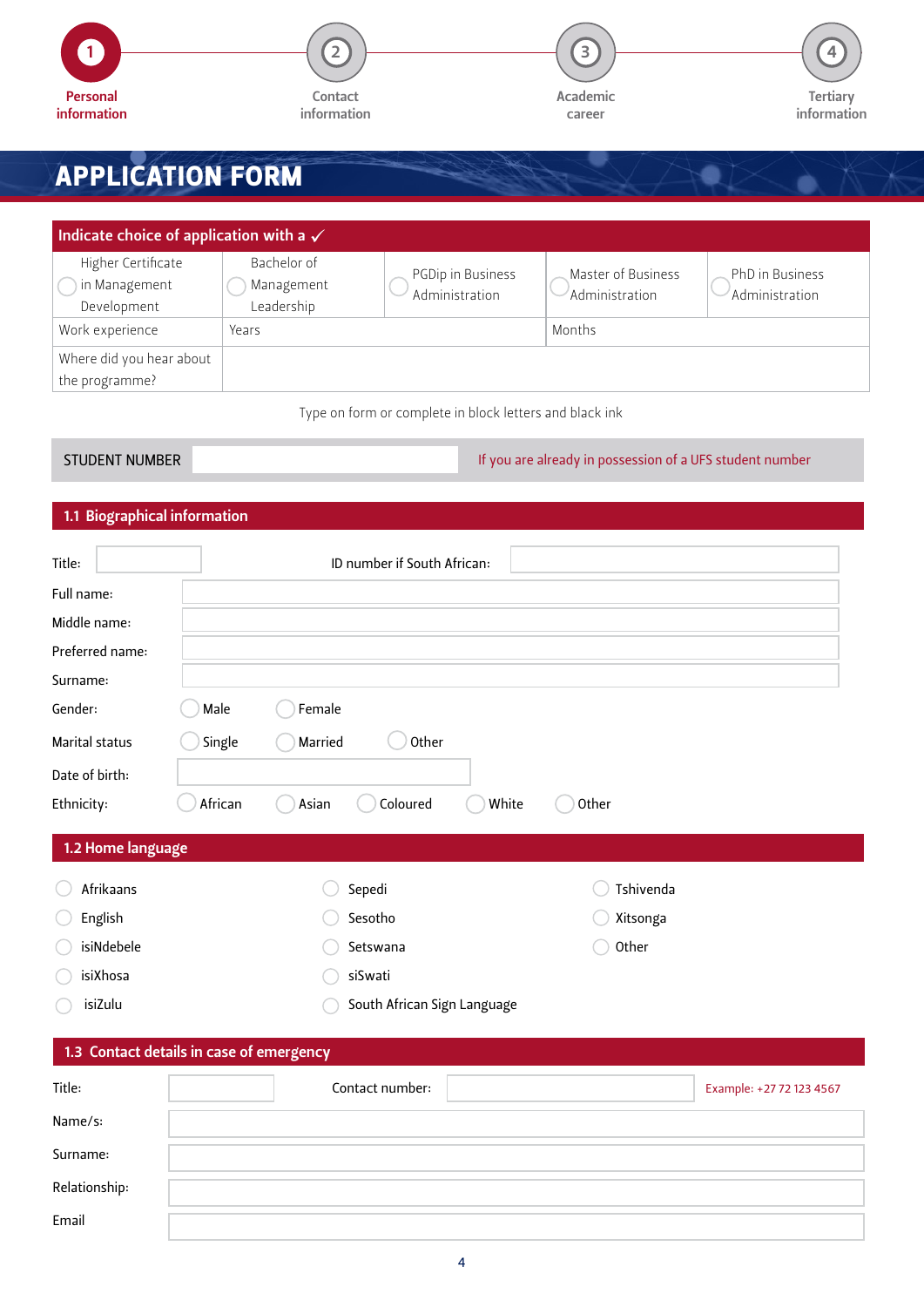|                                           | $\mathbf{2}^{\prime}$                                                                 | 3                   |                     |                         |
|-------------------------------------------|---------------------------------------------------------------------------------------|---------------------|---------------------|-------------------------|
| Personal<br>information                   | <b>Contact</b><br>information                                                         | Academic<br>career  |                     | Tertiary<br>information |
| 1.4 Disability support                    |                                                                                       |                     |                     |                         |
|                                           | Would you like the support of the Center for Universal Access and Disability Support? | Yes                 | No                  |                         |
| If yes, please specify type of disability |                                                                                       |                     |                     |                         |
| Visual impairment                         | Deaf/hearing impairment                                                               | Mobility impairment | Learning difficulty |                         |
| Other:                                    |                                                                                       |                     |                     |                         |
| Please specify assistance required:       |                                                                                       |                     |                     |                         |
|                                           |                                                                                       |                     |                     |                         |
|                                           |                                                                                       |                     |                     |                         |

#### 1.5 Details of citizenship (international applicants only)

| Citizenship:         |                      |
|----------------------|----------------------|
| Identity number:     |                      |
| Passport number:     |                      |
| Passport issue date: | Passport issue date: |
| Place of issue:      |                      |

#### 2.1 Physical address

| Unit Number:     | <b>Street Number:</b> |
|------------------|-----------------------|
| Complex Name:    |                       |
| Street Name:     |                       |
| Suburb/District: |                       |
| City/Town:       |                       |
| Province:        |                       |

#### 2.2 Postal address

| Postal service:  | PO Box | Private Bag |              | Same as above |
|------------------|--------|-------------|--------------|---------------|
| Number:          |        |             |              |               |
| Suburb/district: |        |             | Postal code: |               |
| City/town:       |        |             |              |               |
| Province:        |        |             |              |               |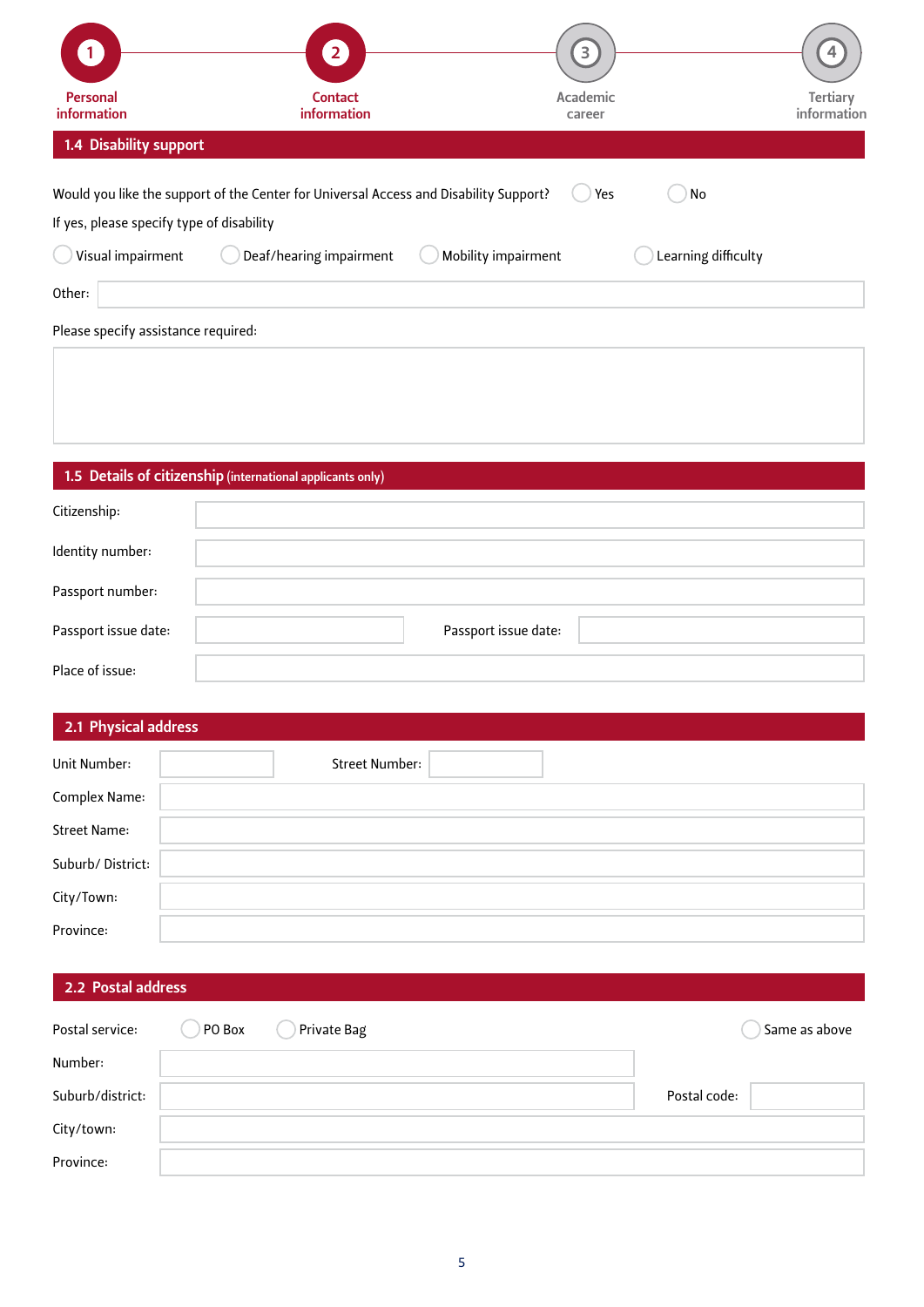|                                                          | $\overline{2}$                                                                                                                                  | 3                                            |                                |
|----------------------------------------------------------|-------------------------------------------------------------------------------------------------------------------------------------------------|----------------------------------------------|--------------------------------|
| Personal<br>information                                  | <b>Contact</b><br>information                                                                                                                   | Academic<br>career                           | <b>Tertiary</b><br>information |
| 2.3 Applicant contact information                        |                                                                                                                                                 |                                              |                                |
| Cellphone number:                                        |                                                                                                                                                 | NB: SMS messages will be sent to this number |                                |
| Telephone number:                                        |                                                                                                                                                 | Home                                         | Work                           |
| Primary<br>Email Address:                                |                                                                                                                                                 |                                              |                                |
| 3.1 Starting semester (Not applicable to PhD applicants) |                                                                                                                                                 |                                              |                                |
| First semester (                                         | Second semester                                                                                                                                 |                                              |                                |
| 3.2 Financial assistance                                 |                                                                                                                                                 |                                              |                                |
| *Do you require financial aid?                           | No<br>Yes                                                                                                                                       |                                              |                                |
|                                                          | To apply for an NRF bursary, complete the NRF application on the NRF website: https://nrfsubmission.nrf.ac.za/nrfmkii/                          |                                              |                                |
|                                                          | Other funding opportunities for postgraduate applications can be found on the UFS website: www.ufs.ac.za, if you click on 'Postgraduate School' |                                              |                                |
| T: +27 51 401 7161   E: postgrad@ufs.ac.za               | PhD funding information: https://www.ufs.ac.za/postgraduate/postgraduateschool/funding1/postgraduate-bursaries                                  |                                              |                                |
| 4.1 What did you do in the previous year?                |                                                                                                                                                 |                                              |                                |
| Post-school college                                      | Gap year                                                                                                                                        |                                              | Other/specify:                 |
| University of Technology                                 | University                                                                                                                                      |                                              |                                |
| (Technikon)<br>Employed                                  | Unemployed                                                                                                                                      |                                              |                                |
| 4.2 Secondary school information                         |                                                                                                                                                 |                                              |                                |
| Name of School:                                          |                                                                                                                                                 |                                              |                                |
| City/Town:                                               |                                                                                                                                                 |                                              |                                |
| Year in which you<br>matriculated::                      |                                                                                                                                                 |                                              |                                |
| 4.3 Tertiary information                                 |                                                                                                                                                 |                                              |                                |
|                                                          | Have you ever been prohibited from continuing with your studies at any University / University of Technology (Technikon) / College?             |                                              |                                |
| No<br>Yes                                                |                                                                                                                                                 |                                              |                                |
| If yes, where?                                           |                                                                                                                                                 |                                              |                                |

| Academic backround (to be completed by all applicants with previous tertiary qualifications) |
|----------------------------------------------------------------------------------------------|
| Name of University / University of Technology (Technikon) / College / Other Institution:     |

| <u>.</u> |  |
|----------|--|
|          |  |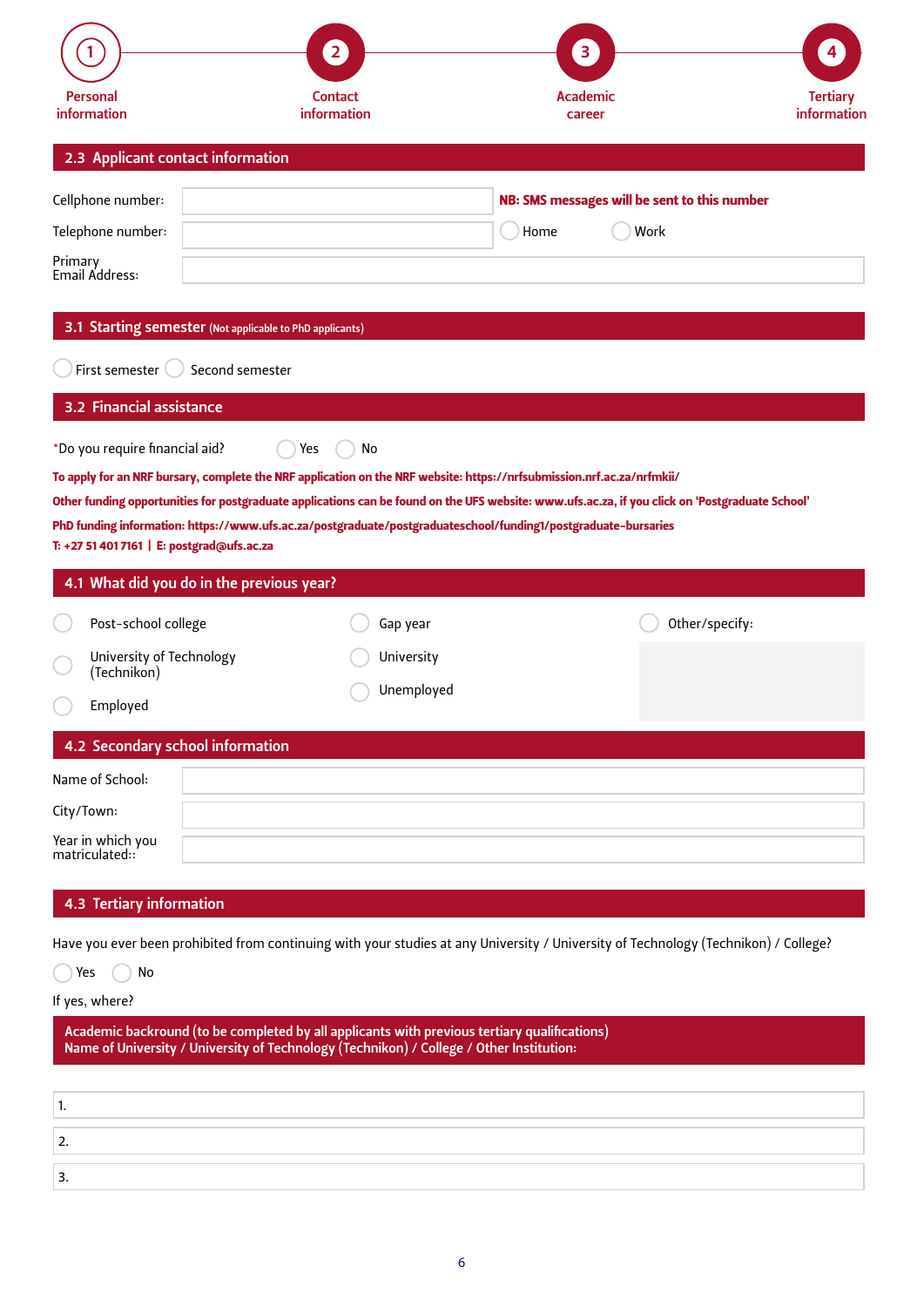|                            |                               |                | 3                         | 4 <sup>1</sup>          |
|----------------------------|-------------------------------|----------------|---------------------------|-------------------------|
| Personal<br>information    | <b>Contact</b><br>information |                | <b>Academic</b><br>career | Tertiary<br>information |
| Degree / Diploma           |                               | Year obtained: | <b>Student number:</b>    |                         |
| 1.                         |                               |                |                           |                         |
| 2.                         |                               |                |                           |                         |
| 3.                         |                               |                |                           |                         |
| 4.4 Employment information |                               |                |                           |                         |
| <b>Previous employers</b>  |                               |                |                           |                         |

| 4.4 Employment information |                |                 |              |
|----------------------------|----------------|-----------------|--------------|
|                            |                |                 |              |
| <b>Previous employers</b>  |                |                 |              |
| <b>Company</b>             |                | <b>Position</b> | <b>Years</b> |
|                            |                |                 |              |
|                            |                |                 |              |
|                            |                |                 |              |
|                            |                |                 |              |
|                            |                |                 |              |
|                            |                |                 |              |
|                            |                |                 |              |
|                            |                |                 |              |
|                            |                |                 |              |
| Current employer           | Contact number | <b>From</b>     | Tο           |

#### General information

ADMISSION is subject to the condition that you comply with the admission requirements of the University of the Free State.

#### Incomplete application forms will not be processed.

Note that closing dates and admission requirements can vary and should be confirmed with relevant departments.

*Disclaimer: The University of the Free State reserves the right, in its sole and absolute discretion, to withdraw your application to the University, should the attached results, documentation and/or information requested in terms of this form, be found to be erroneous or fraudulent.*

#### Declaration

#### Please read this carefully before signing.

I, the applicant, hereby:

(a) declare that all information in this document is true and correct.

(b) grant permission to the University of the Free State to enquire about and verify my qualifications already obtained,or any other information entered on this application form.

(c) declare that all information in this document is true and correct, and that I voluntarily provide the University of the Free State with the information contained in this document, and consent to the University of the Free State -

- collecting this information, and
- • processing this information to enable the University of the Free State to consider and process my application.

(d) acknowledge that in the event that my uploaded documents and/or information, as contemplated in clause

(c) above, are found to be fraudelent, the University of the Free State reserves its right, in its absolute and sole discretion, to withdraw my admission to the University of the Free State.

(e) acknowledge that the University is not under any obligation to accept me as a student, and that admission to the University is the prerogative of the applicable University selection office under which my studies will fall.

(f) acknowledge that I am submitting this application freely and voluntarily. If I am a legal minor, I confirm that my legal guardian/parent is fully aware and supportive of my application to this institution.

(g) understand that acceptance of my application does not obligate me to study at this institution, nor does it imply that I am automatically regarded as a student, until I have formally registered as such and have paid the required fees, as stipulated in the University guidelines.

#### Signature of applicant: Date: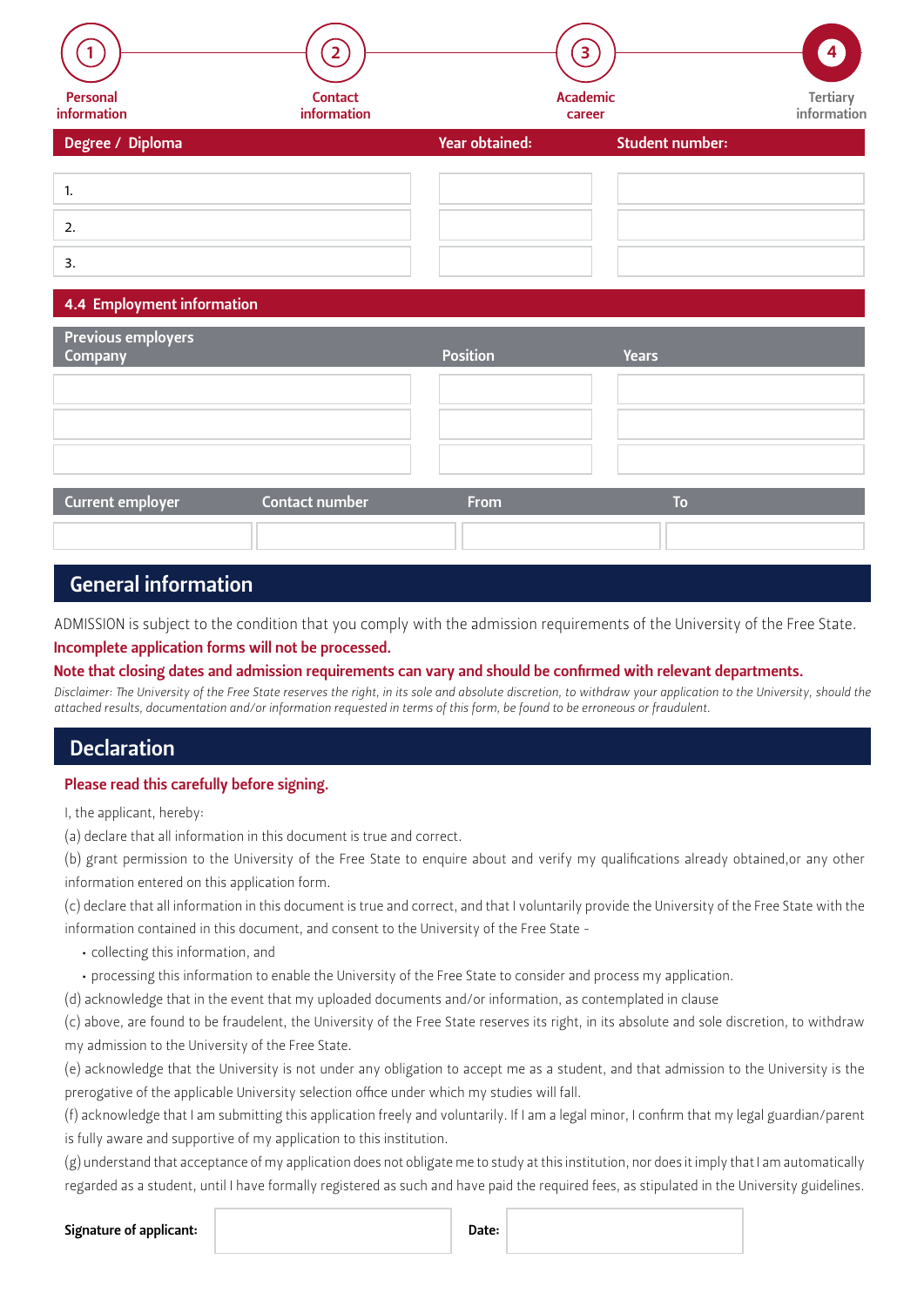

### Recommendation form

#### *HCert, BML, PGDip and MBA students*

Please arrange for your supervisor / manager to complete the recommendation form

I agree that the recommendation I am requesting shall be held in confidence by officials of the University of the Free State, and I hereby waive any rights to examine it.

| Applicant's name                                                                                                                                                                                                                                                                                                       | Signature      | Date                                                                                                                                            |
|------------------------------------------------------------------------------------------------------------------------------------------------------------------------------------------------------------------------------------------------------------------------------------------------------------------------|----------------|-------------------------------------------------------------------------------------------------------------------------------------------------|
| <b>RECOMMENDER</b>                                                                                                                                                                                                                                                                                                     |                |                                                                                                                                                 |
| Title:                                                                                                                                                                                                                                                                                                                 | Surname, Name: |                                                                                                                                                 |
| Organisation:                                                                                                                                                                                                                                                                                                          |                |                                                                                                                                                 |
| Email address:                                                                                                                                                                                                                                                                                                         |                |                                                                                                                                                 |
| How long and in what capacity have you known the applicant?<br>Are you familiar with the applicant's academic record?<br>Do you feel that the applicant is prepared academically for the challenges of this programme?<br>Do you feel that the applicant is prepared emotionally for the challenges of this programme? |                |                                                                                                                                                 |
| How do you rate the applicant's skills in the<br>following areas? (choose answer from list)<br>Written communication skills                                                                                                                                                                                            |                | If English is not the applicant's home language,<br>please comment on his/her oral and written<br>English proficiency (choose answer from list) |

|        | Written communication skills |
|--------|------------------------------|
| $\sim$ | Oral communication skills    |
|        |                              |
|        |                              |
|        |                              |
|        |                              |

#### *EMPLOYER'S UNDERTAKING*

Ability to work with others

Oral communication skills

Quantitative skills

Problem-solving skills

Decision-making skills

| We hereby undertake to give the candidate absence of leave for class activities $\bigcirc$ Yes $\bigcirc$ No |  |  |
|--------------------------------------------------------------------------------------------------------------|--|--|
|--------------------------------------------------------------------------------------------------------------|--|--|

| We recommend the candidate for the following programme             |
|--------------------------------------------------------------------|
| Higher Certificate in Management Development (HCert) (             |
| Bachelor of Management Leadership (BML) $\bigcirc$                 |
| Postgraduate Diploma in Business Administration (PGDip) $\bigcirc$ |
| Master of Business Administration (MBA) $\bigcirc$                 |